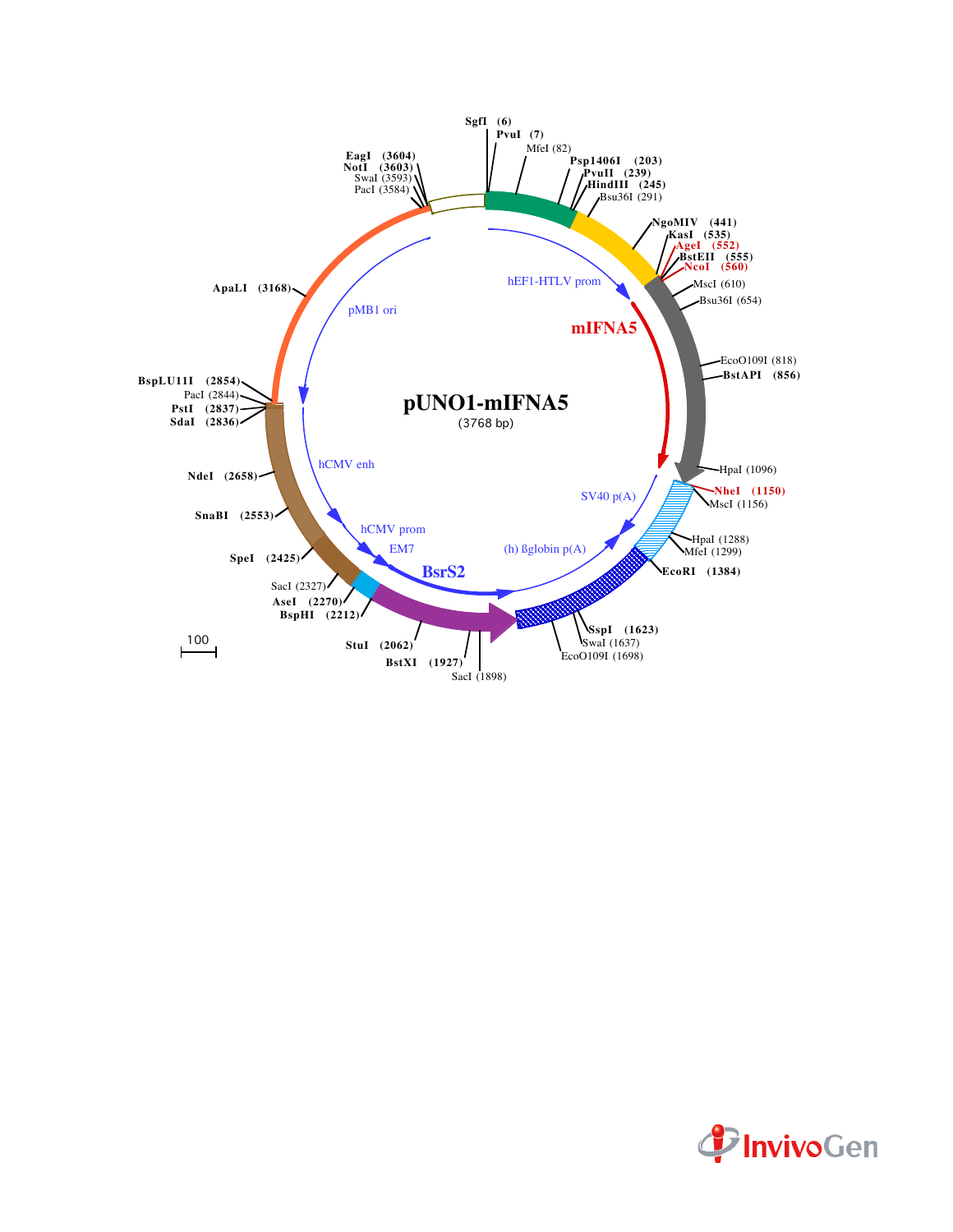**SgfI (6) PvuI (7)**

MfeI (82)

| 1                | GGATCTGCGATCGCTCCGGTGCCCGTCAGTGGGCAGAGCGCACATCGCCCACAGTCCCCGAGAAGTTGGGGGGAGGGTCGGCAATTGAAC <b>G</b> GGTGCCTA                                                                                                                                                                                                                                                                                                                                                                                                                                                                               |
|------------------|--------------------------------------------------------------------------------------------------------------------------------------------------------------------------------------------------------------------------------------------------------------------------------------------------------------------------------------------------------------------------------------------------------------------------------------------------------------------------------------------------------------------------------------------------------------------------------------------|
|                  | 101 GAGAAGGTGGCGCGGGGTAAACTGGGAAAGTGATGTCGTGTACTGGCTCCGCCTTTTTCCCGAGGGTGGGGGAAACCGTATATAAGTGCAGTAGTCGCC                                                                                                                                                                                                                                                                                                                                                                                                                                                                                    |
|                  | $HindIII$ (245)<br>PvuII (239)<br>Psp1406I (203)<br>Bsu36I (291)                                                                                                                                                                                                                                                                                                                                                                                                                                                                                                                           |
|                  | 301 GCCATCCACGCCGGTTGAGTCGCGTTCTGCCGCCTCCCGCCTGTGGTGCCTCCTGAACTGCGTCCGCCGTCTAGGTAAGTTTAAAGCTCAGGTCGAGACC                                                                                                                                                                                                                                                                                                                                                                                                                                                                                   |
| 401              | $NgoMIV$ (441)                                                                                                                                                                                                                                                                                                                                                                                                                                                                                                                                                                             |
|                  | <b>NcoI</b> (560)<br><b>BstEII</b> (555)<br>AgeI (552)<br>KasI (535)<br>501 TCTGTTCTGCGCCGTTACAGATCCAAGCTGTGACCGGCGCCTACCTGAGATCACCGGTCACCATGGCTAGGCTCTGTGCTTTCCTGATGGTCCTGGCGGT<br>1▶ M A R L C A F<br>L M<br>VL.<br>$\mathsf{A}$<br>$\vee$                                                                                                                                                                                                                                                                                                                                               |
| 47▶              | MscI(610)<br>Bsu36I (654)<br>601 GCTGAGCTACTGGCCAACCTGCTCTCTCAGGATGTGACCTTCCTCAGACTCATAACCTCAGGAACAAGAGAGCCTTAACCCTCCTGGTAAAAATGAGGAGA<br>L G C D L P Q T H N L R N K R A L T L L V K M R R<br>L S Y W P T C S<br>$S$ $P$<br>S.<br>C.<br>D R K<br>G F<br>P.<br>$O$ E<br>K V G A<br>$Q$ $Q$<br><b>The Contract</b><br>L.<br>L.<br>K.<br>D F<br>$\mathsf{O}$<br>E.<br>$\mathsf{A}$<br>$\mathsf{O}$<br>P.<br>$\vee$<br>$\mathbf{1}$<br>A<br>EcoO109I (818)<br><b>BstAPI</b> (856)<br>801 TGAGTGAGCTGACCCAGCAGGTCCTGAACATCTTCACATCAAAGGACTCATCTGCTGCATGGAATGCAACCCTCCTAGACTCATTCTGCAATGAAGTCCA |
| 113 <sup>2</sup> | 80 L S E L T Q Q V L N I F T S K D S S A A W N A T L L D<br>- S<br>- F<br>- C<br>- N<br>Q Q L N D L K A C V M Q Q V G V Q E S P L T Q E<br>D <sub>S</sub><br>L A V R K Y<br>- L                                                                                                                                                                                                                                                                                                                                                                                                            |
| $147$ F          | HpaI (1096)<br>1001 TTCCACAGGATCACTGTGTACCTGAGAGAGAAGAAACACAGCCCCCTGTGCCTGGGAGGTGGTCAGAGCAGAAGTCTGGAGAGCCCTGTCTTCCTCAGTTA<br>H<br>P<br>W<br>S.<br>н<br>R<br>T.<br>Y<br>R.<br>Ε<br>K.<br>K.<br>S.<br>$C \cap A$<br>Æ<br>V V<br>R A<br>-E<br>R.<br><sub>S</sub><br>S.<br>V.<br>L.<br>V.<br>W<br>A<br>MscI (1156)                                                                                                                                                                                                                                                                             |
|                  | <b>NheI</b> (1150)<br>180 N L L A R L S K E<br>- E<br>$\bullet$                                                                                                                                                                                                                                                                                                                                                                                                                                                                                                                            |
|                  | HpaI (1288)<br>MfeI (1299)<br>1201 AACTAGAATGCAGTGAAAAAAATGCTTTATTTGTGAAATTTGTGATGCTATTGCTTTATTTGTAACCATTATAAGCTGCAATAAACAAGTTAACAACAAC                                                                                                                                                                                                                                                                                                                                                                                                                                                    |
|                  | EcoRI (1384)<br>1301 AATTGCATTCATTTTATGTTTCAGGTTCAGGGGGGAGGTGTGGGAGGTTTTTTAAAGCAAGTAAAACCTCTACAAATGTGGTATGGAATTCTAAAATACAG                                                                                                                                                                                                                                                                                                                                                                                                                                                                 |
|                  | 1401 CATAGCAAAACTTTAACCTCCAAATCAAGCCTCTACTTGAATCCTTTTCTGAGGGATGAATAAGGCATAGGCATCAGGGGCTGTTGCCAATGTGCATTAG                                                                                                                                                                                                                                                                                                                                                                                                                                                                                  |
|                  | 1501 CTGTTTGCAGCCTCACCTTCTTTCATGGAGTTTAAGATATAGTGTATTTTCCCAAGGTTTGAACTAGCTCTTCATTTCTTTATGTTTTAAATGCACTGAC                                                                                                                                                                                                                                                                                                                                                                                                                                                                                  |
|                  | SspI (1623)<br>SwaI (1637)<br>EcoO109I                                                                                                                                                                                                                                                                                                                                                                                                                                                                                                                                                     |
|                  | 1701 GCCCTTCATAATATCCCCCAGTTTAGTAGTTGGACTTAGGGAACAAAGGAACCTTTAATAGAAATTGGACAGCAAGAAAGCGAGCTTCTAGCTTTAGTTC<br>$+41$<br>$\bullet$<br>N                                                                                                                                                                                                                                                                                                                                                                                                                                                       |
|                  | SacI (1898)<br>1801 CTGGTGTACTTGAGGGGGATGAGTTCCTCAATGGTGGTTTTGACCAGCTTGCCATTCATCTCAATGAGCACAAAGCAGTCAGGAGCATAGTCAGAGATGA<br>1384R T Y K L P I L E E I T T K V L K G N M E I L V F C D P A Y D S<br>$\mathbf{1}$                                                                                                                                                                                                                                                                                                                                                                            |
|                  | <b>BstXI</b> (1927)<br>1901 GCTCTCTGCACATGCCACAGGGGCTGACCACCCTGATGGATCTGTCCACCTCATCAGAGTAGGGGTGCCTGACAGCCACAATGGTGTCAAAGTCCTTCTG<br>1054 ERCM GCP S V V R I S R D V E D S Y P H R V A V I T D F D K O                                                                                                                                                                                                                                                                                                                                                                                      |
|                  | StuI (2062)<br>72 C N S V A S G I A I<br>A E<br>A C V T V R G I<br><b>Y</b><br>A E<br>HVA<br>-S<br>E.<br>G<br>2101 TTGGTCCTGATGGCCGCCCCGACATGGTGCTTGTTGTCCTCATAGAGCATGGTGATCTTCTCAGTGGCGACCTCCACCAGCTCCAGATCCTGCTGAGAGA<br>38¶K T R I A A G V H H K N D E Y L M<br>E<br>$\top$<br>A<br>$\vee$<br>-E<br>VLELDOOSI<br>$\top$<br>K<br>$BspHI$ (2212)<br>AseI (2270)<br>2201 TGTTGAAGGTCTTCATGATGGCCCTCCTATAGTGAGTCGTATTATACTATGCCGATATACTATGCCGATGATTAATTGTCAAAACAGCGTGGATGGCGTC<br>54 N F T K M 4                                                                                            |
|                  | SacI (2327)<br>2301 TCCAGCTTATCTGACGGTTCACTAAACGAGCTCTGCTTATATAGACCTCCCACCGTACACGCCTACCGCCCATTTGCGTCAATGGGGCGGAGTTGTTACG                                                                                                                                                                                                                                                                                                                                                                                                                                                                   |
|                  | Spel (2425)                                                                                                                                                                                                                                                                                                                                                                                                                                                                                                                                                                                |
|                  | SnaBI (2553)                                                                                                                                                                                                                                                                                                                                                                                                                                                                                                                                                                               |

CGCCCATTGATGTACTGCCAAAACCGCATCAT CATGGTAATAGCGATGACTAATACGTAGATGTACTGCCAAGTAGGAAAGTCCCATAAGGTCATGTACT 2501